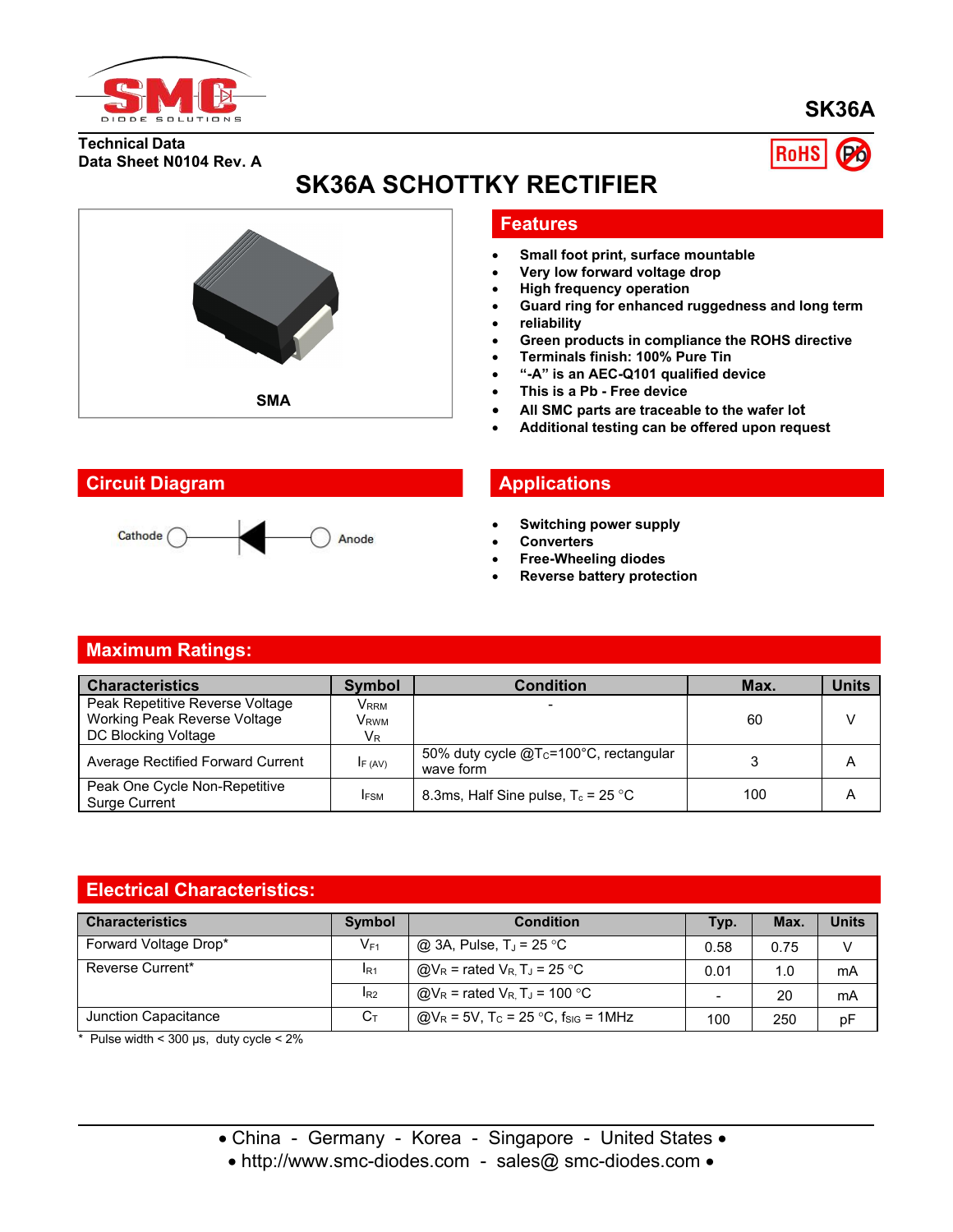

**Technical Data Data Sheet N0104 Rev. A**

## **Thermal-Mechanical Specifications:**

| <b>Characteristics</b>                         | <b>Symbol</b>  | <b>Condition</b> | <b>Specification</b> | Units          |
|------------------------------------------------|----------------|------------------|----------------------|----------------|
| Junction Temperature                           |                |                  | $-55$ to $+150$      | $^{\circ}C$    |
| Storage Temperature                            | l sta          |                  | $-55$ to $+150$      | °C             |
| Typical Thermal Resistance Junction to<br>Case | $R_{\theta$ JC | DC operation     |                      | $^{\circ}$ C/W |
| Approximate Weight                             | wt             |                  | 0.06                 |                |











• China - Germany - Korea - Singapore - United States •

• http://www.smc-diodes.com - sales@ smc-diodes.com •

# **SK36A**

RoHS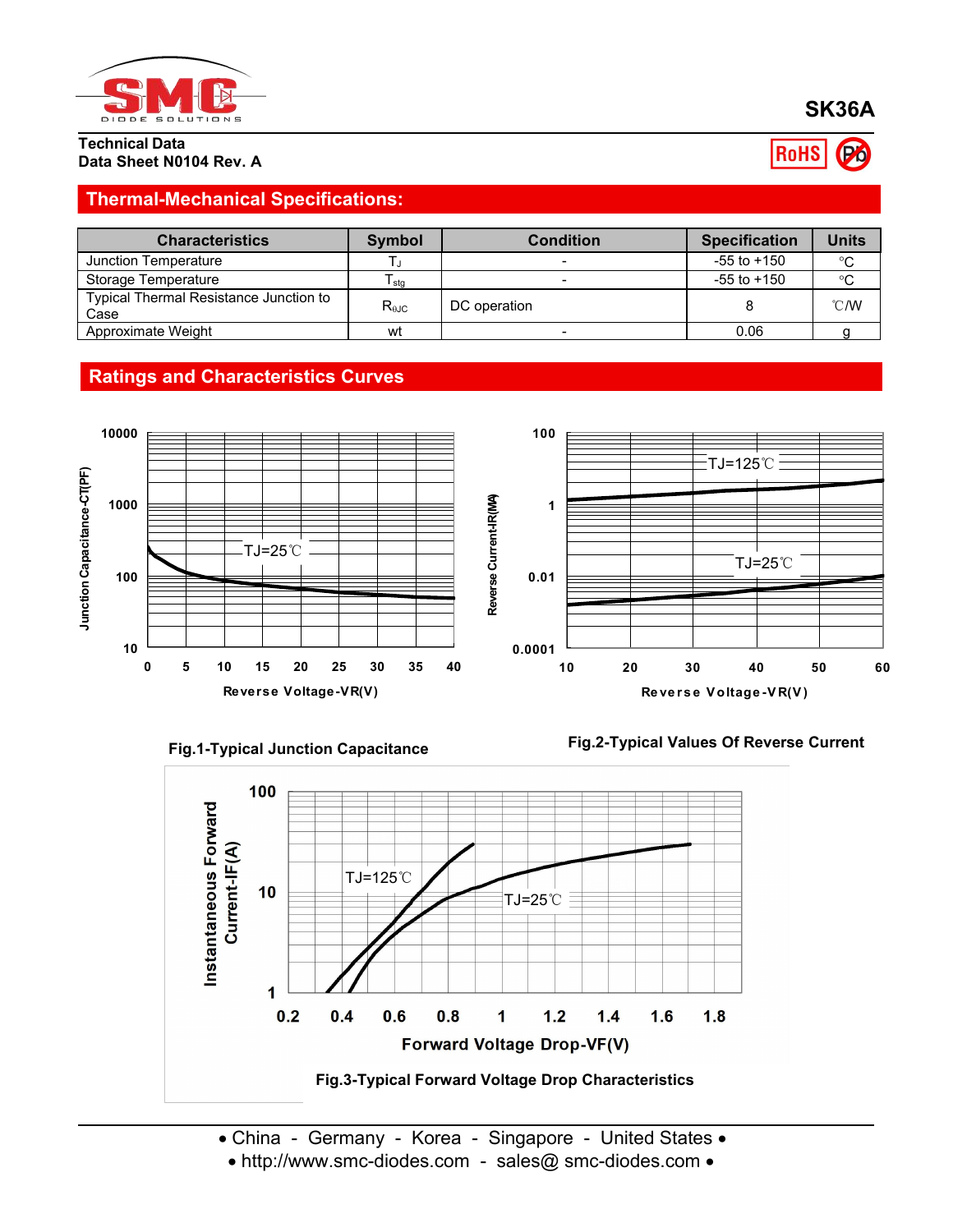

**Technical Data Data Sheet N0104 Rev. A**

#### **Mechanical Dimensions SMA**



| <b>SYMBOL</b> | <b>Millimeters</b> |      | Inches |       |
|---------------|--------------------|------|--------|-------|
|               | Min.               | Max. | Min.   | Max.  |
| A             | 1.25               | 1.65 | 0.049  | 0.065 |
| B             | 3.95               | 4.60 | 0.156  | 0.181 |
| C             | 2.25               | 2.95 | 0.089  | 0.116 |
| D             | 1.95               | 2.90 | 0.077  | 0.114 |
| Е             | 0.75               | 1.60 | 0.030  | 0.063 |
| F             | 4.80               | 5.60 | 0.189  | 0.220 |
| G             | 0.05               | 0.20 | 0.002  | 0.008 |
| Н             | 0.15               | 0.41 | 0.006  | 0.016 |

## **Soldering Pad Layout (Millimeters )**



### **Ordering Information Marking Diagram**

| <b>Device</b> | Package | <b>Shipping</b>   | SK36A        |
|---------------|---------|-------------------|--------------|
| SK36A         | SMA     | 5000pcs / reel    | <b>XXXXX</b> |
| SK36ATR       | SMA     | $5000$ pcs / reel |              |

For information on tape and reel specifications, including part orientation and tape sizes, please refer to our tape and reel packaging specification.



- China Germany Korea Singapore United States •
- http://www.smc-diodes.com sales@ smc-diodes.com